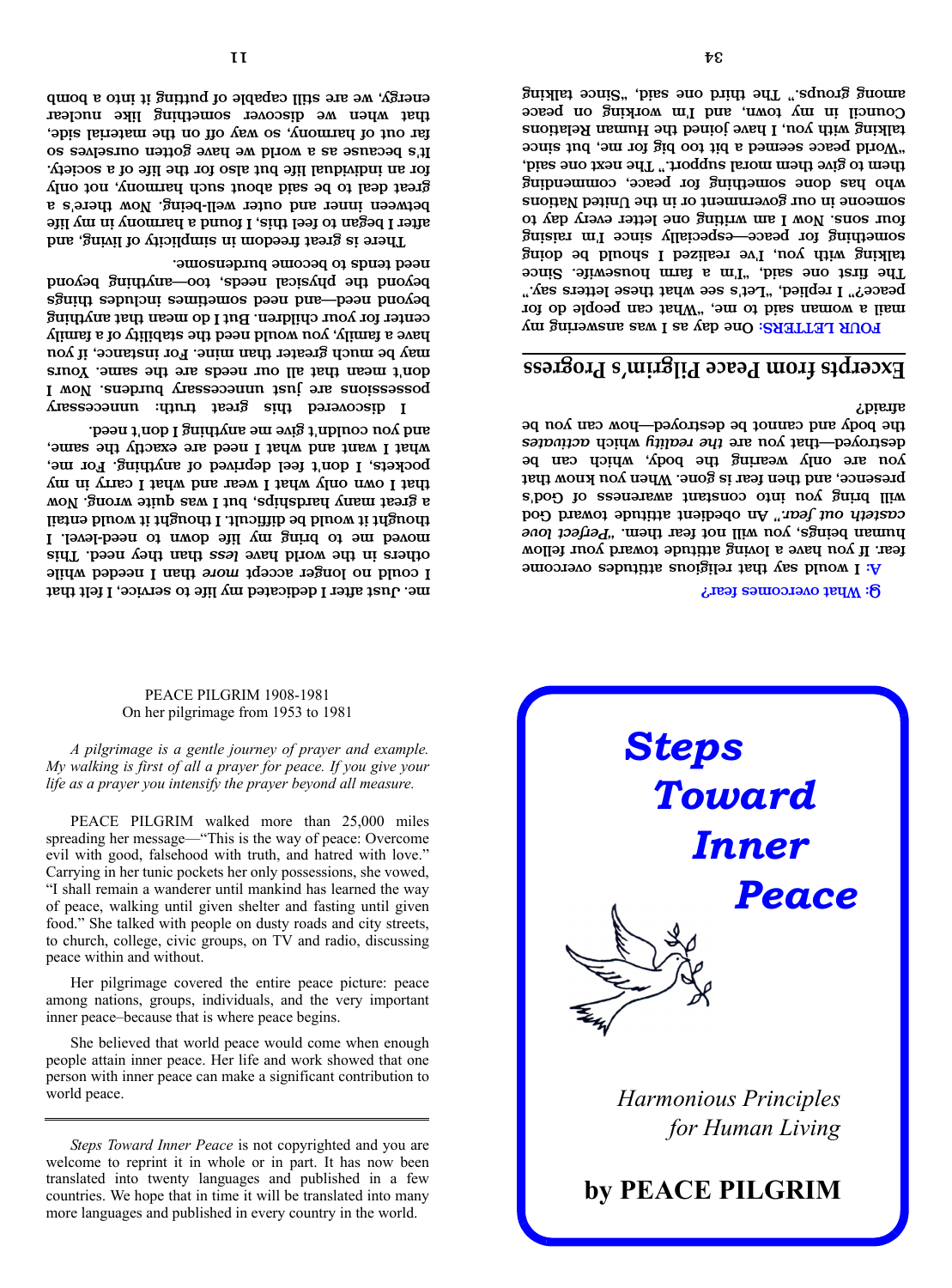This discourse is lovingly dedicated to all seekers by Peace Pilgrim.

Over one and a half million copies of *Steps Toward Inner Peace* are now in print.

*Inner Peace* booklet and the Peace Pilgrim book free to any who ask. Unpaid volunteer workers and many small donations make this possible. We also publish Peace Pilgrim's book and booklet in Spanish and Russian. For copies write to:

FRIENDS OF PEACE PILGRIM 7350 Dorado Canyon Road, Somerset, CA 95684 USA

 tel: +1 (530) 620-0333 email: friends@peacepilgrim.org website: http://www.peacepilgrim.org

Peace Pilgrim offered her message without any charge, and in the same spirit we are sending this little *Steps Toward*

In this book she gives examples of dealing lovingly and fearlessly with violent and confused persons and tells some of her unique solutions to problems. Her thoughts on peace, prayer, simplicity, and the way of love portray the life of a joyous person.

This 224-page book was compiled by five of Peace's friends after her death in 1981. It tells her experiences as she walked more than 25,000 miles across America as a penniless pilgrim, walking until given shelter and fasting until given food. She spoke to thousands of individuals and groups, sharing with them her message that the way to peace is to overcome evil with good, falsehood with truth, and hatred with love.

#### **PEACE PILGRIM:** HER LIFE AND WORK IN HER OWN WORDS

If you have been inspired by this little spiritual classic you may want to read:

and using it to kill people. This is because our inner well-being lags so far behind our outer well-being. The valid research for the future is on the inner side, on the psychological side, so that we will be able to bring these two into balance, so we will know how to use well the outer well-being we already have.

## **Purifications**

I hen I discovered that there were some purifications required of me. The first one is a form a seu simple this is had *pourification of the body* simple has **purificated** to do with your physical living habits. Do you eat scualpy, eating to live? I actually know people who live to eat. And do you know when to stop eating? That is a very important thing to know. Do you have sensible sleeping habits? I try to get to bed early and have plenty of hours of sleep. Do you get plenty of fresh air, sunshine, exercise and contact with nature? You'd think this might be the first area in which people would be willing to work, but from practical experience I've discovered it's often the last because it might mean getting nid of our our bad habits, and there is nothing that we cling to more tenaciously.

The second purification I cannot stress too much pecause it is purification of thought. If you realized power and would never hought are you would never



c

and the family pattern provides the first experience of pure love—a mother's and father's love for their baby. A: There will be pain in your spiritual growth until

centeredness. Pure love is a willingness to give without a thought of receiving anything in return,

Q: Will there always be pain in one's becoming more beautiful?

you will to do God's will and no longer need to be pushed into it. When you are out of harmony with God's will, problems come—their purpose is to push you into harmony. If you would willing do God's will, you could avoid the problems.

Q: Will I ever come into a state of feeling at rest, with no more need to become?

When you have found inner peace, you have no A: more feeling of the need to become—you are content to be, which includes following your divine guidance. However, you keep on growing—but harmoniously.

#### Q: What is a truly religious person?

 $V$  i would say that a truly religious person has religious attitudes: a loving attitude toward fellow human beings, an obedient attitude toward God toward God's laws and God's guidance, and a religious attitude toward self—knowing that you are more than the self-centered nature, more than the body, and life is more than earth life.

33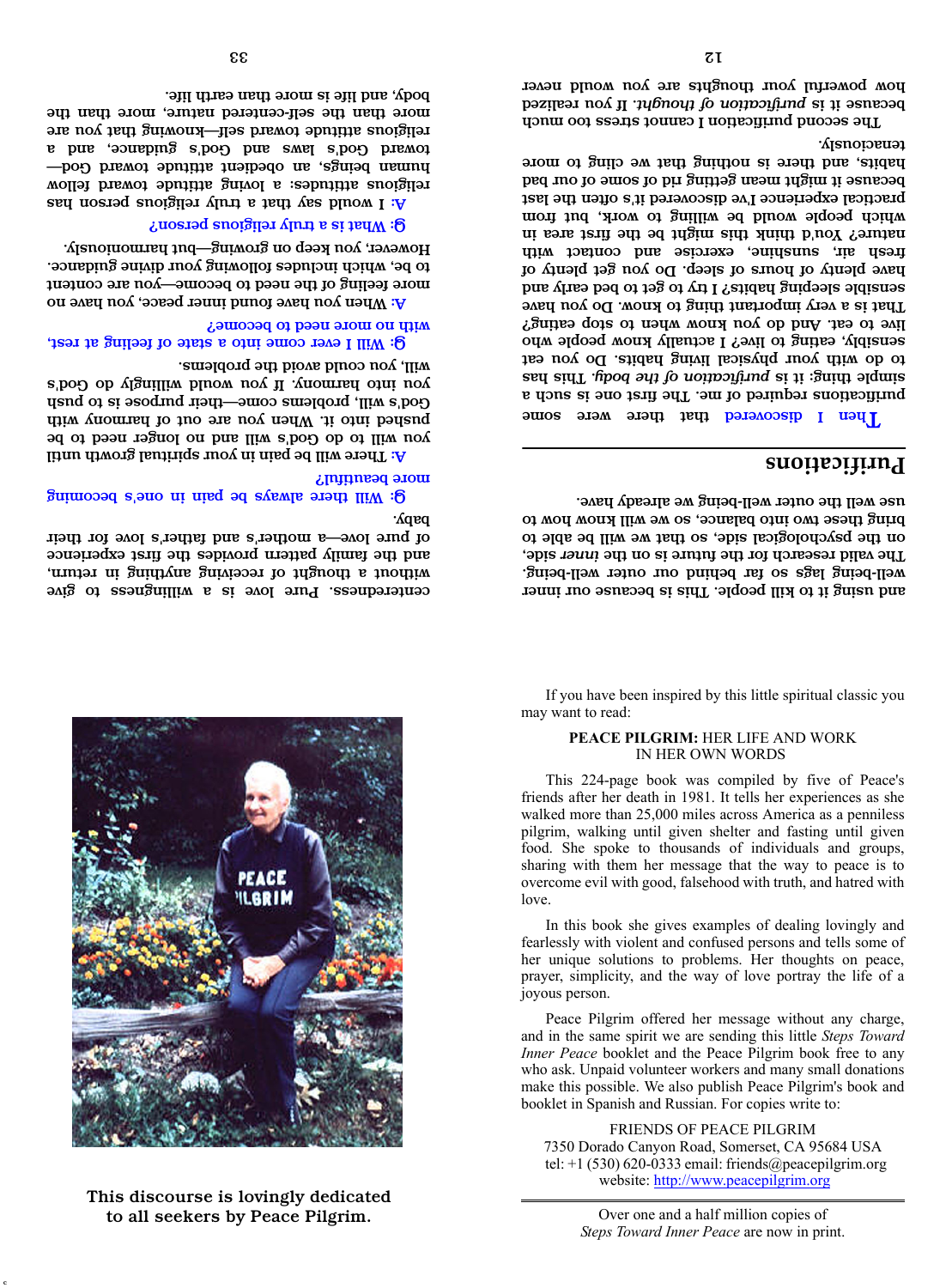Grass-roots peace work is vitally important. In this crisis period, there should be a Community Peace Fellowship in every town. Such a group can begin with a handful of concerned people. It can begin with you!

solutions become pretty clear to you, you are ready to become a Peace Action group. You can become a Peace Action group gradually—acting upon any problem that you have learned to understand. Peace action should always take the form of living the way of peace. It can also take the form of letter-writing to commend those who have done something good for peace, to members of Congress about peace legislation, to editors on peace subjects, speakers on peace subjects, distributing peace literature, talking to people about peace, a Peace Week, a Peace Fair, a Peace Walk, or a Peace Float. It can take the form of voting for those who are committed to the way of peace.

think a negative thought. They can be a powerful influence for good when they're on the positive side, and they can and do make you physically ill when they're on the negative side.

After world problems and steps toward their

I recall a man 65 years old when I knew him who manifested symptoms of what seemed a chronic physical illness. I talked with him and I realized that there was some bitterness in his life, although I could not find it at once. He got along well with his wife and his grown children, and he got along well in his community, but the bitterness was there just the same. I found that he was harboring bitterness against his long-dead father because his father had educated his brother and not him. As soon as he was able to relinquish this bitterness, the so-called chronic illness began to fade away, and soon it was gone.

If you're harboring the slightest bitterness toward anyone, or any unkind thoughts of any sort whatever, you must get rid of them quickly. They aren't hurting ength op of feuld super the fught in the public study of the public study in the public study of the public study of the study of the study of the study of the study of the study of the study of the study of the study of t right *think* things and say right things, you must also things before your life can come into harmony.

*purification of ourification of desire*. What are the things you desire? Do you desire new clothing, or pleasures, or new household furnishings, or a new car? You can come to the point of oneness of desire just to know and do your part in

> you can never go back to completely self-centered living.

> > 1

And so I went into the second phase of my life. I began to live to *give* what I could, instead of to *get*

In my early life I made two very important discoveries. In the first place I discovered that making money was easy. And in the second place I discovered that making money and spending it foolishly was completely meaningless. I knew that this was not what I was here for, but at that time (this was many years ago), I didn't know exactly what I *was* here for. It was out of a very deep seeking for a meaningful way of life, and after having walked all one night through the woods, that I came to what I now know to be a very important psychological hump. I felt a complete willingness, without any reservations, to give my life, to dedicate my life to service. I tell you, it's a point of no return. After that,

 $\blacktriangleright$  Newsletter Excerpts . . . . . . . . . . . 34

- $\blacktriangleright$  Frequently Asked Questions . . . . 29
- $\blacktriangleright$  Thoughts . . . . . . . . . . . . . . . . . . 23
- $\triangleq$  Summary . . . . . . . . . . . . . . . . . . 19
- $\blacktriangleright$  Relinquishments . . . . . . . . . . . . 15
- $\blacktriangleright$  Preparations . . . . . . . . . . . . . . . . . 7  $\blacktriangleright$  Purifications....................12

#### **CONTENTS**

side, think about the best that could happen, think about the good things you want to happen—think about God!

## Q: How can I really live life?

A: I began to really live life when I began to look at about produced be of every situation and the of  $\alpha$ service in that situation. I learned that I should not be pushy about helping, but just willing. Often I could give a helping hand—or perhaps a loving smile or a word of cheer. I learned it is through giving that

#### Q: How does an ordinary housewife and mother ind what you seem to possess?

we receive the worthwhile things of life.

A: One who is in the family pattern (as  $\alpha$ ): people are) finds inner peace in the same way that I found it. Obey God's laws, which are the same for all of us—not only the physical laws, but also the spiritual laws which govern human conduct. You might start by living all the good things you believe, as I did. Find and ift into your special place in the divine plan, which is unique for every human soul. You might try seeking in receptive silence, as I did. Being in the family pattern is not a block to spiritual growth, and in some ways it is an advantage. We grow through problem-solving, and being in the family pattern provides plenty of problems to grow on. When we enter the family pattern, we have our first outgoingness from self-centeredness to family-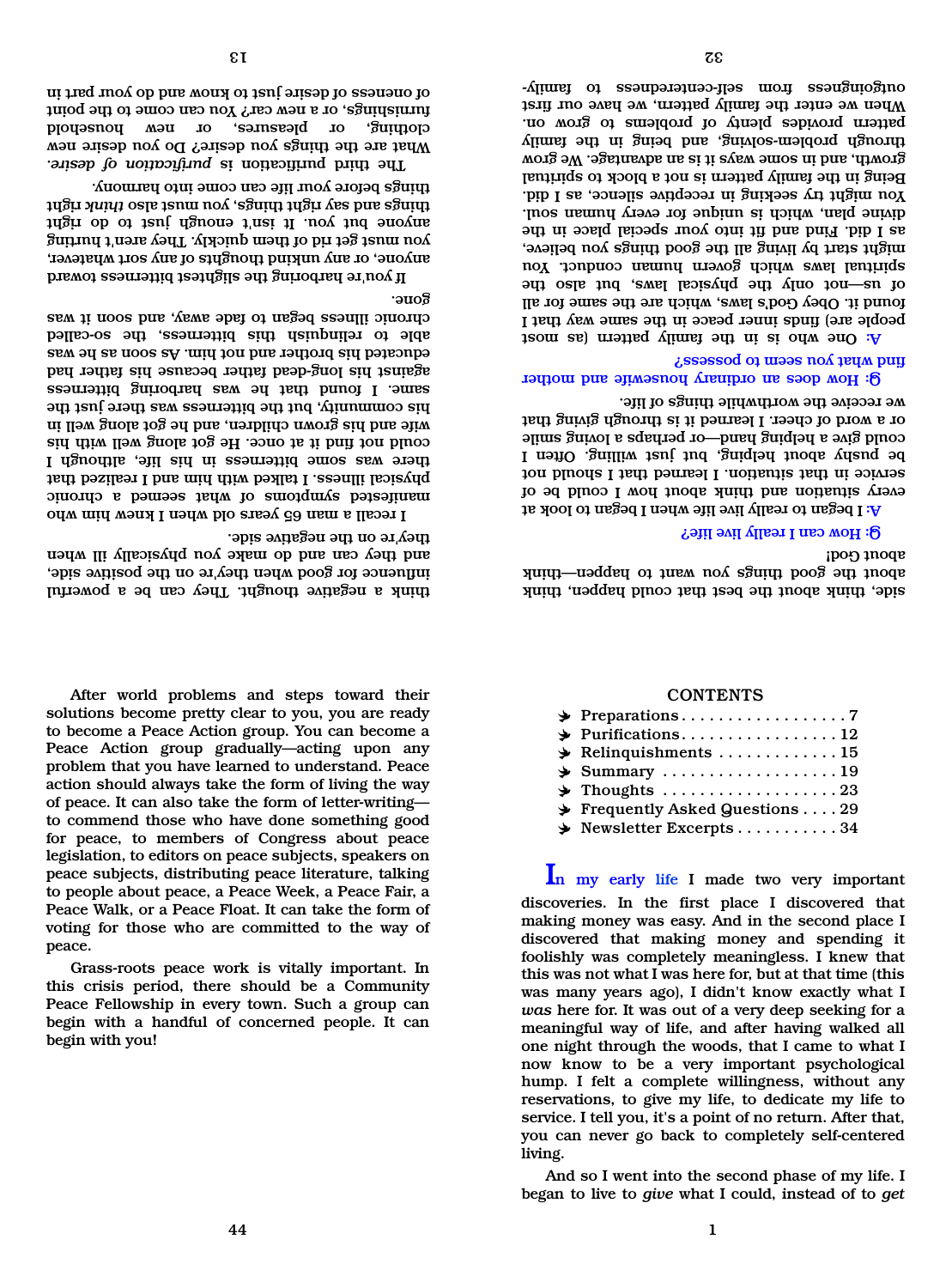the psychologists refer to as *Ego* and *Conscience.* I began to realize that it's as though we have two selves or two natures or two wills with two different viewpoints. Because the viewpoints were so different, I felt a struggle in my life at this period between the two selves with the two viewpoints. So there were hills and valleys—lots of hills and valleys. Then in the midst of the struggle there came a wonderful mountain-top experience, and for the first time I knew what inner peace was like. I felt a oneness oneness with all my fellow human beings, oneness with all of creation. I have never really felt separate since. I could return again and again to this wonderful mountaintop, and then I could stay there for longer and longer periods of time, and just slip

world. My life began to become meaningful. I attained the great blessing of good health; I haven't had a cold or headache since. (Most illness is psychologically induced.) From that time on, I have known that my life-work would be work for peace; that it would cover the whole peace picture—peace among nations, peace among groups, peace among individuals, and the very, very important inner peace. However, there's a great deal of difference between being willing to give your life, and actually giving your life, and for me, 15 years of preparation and of inner seeking lay between.

During this time I became acquainted with what

unhappiness—you feel separated from God. Obey it and you feel harmony—you feel close to God.

what I could, and I entered a new and wonderful

### Q: What are the good things, and how do I fill my life with them?

A: Good things are of benefit to you and to others. You may get some inspiration from the outside, but in the final analysis you must know from the inside what good things you want to fill your life with. Then you can make a schedule of what you think the good life should be like, and live according to that schedule. It may include something beneficial to the body—like walking to exercise. Or something to the intellect—like meaning. Intellect meaning meaning uplifting for the emotions—like good music. But needs important of all, it needs to include service to others if it is to be spiritually beneficial to you.

#### Q: When confronted with a problem, can I do anything about it intellectually?

 $\mathbf{F}$ : If it's a health problem, ask yourself, "Have I apused my body?" If it's a psychological problem, ask yourself, "Have I been as loving as God would want me to be?" If it's a financial problem, ask yourself, "Have I lived within my means?" What you do in the present creates the future, so use the present to create a wonderful future. Constantly through thought you are creating your inner conditions and helping to create the conditions around you. So keep your thoughts on the positive

31

from a spiritual standpoint. Read a paragraph, dwell upon it in receptive silence, then talk about it. Anyone who can understand and feel the spiritual truths contained therein is spiritually ready to work for peace. Then would come a Peace Study Group. We need

to get a clear picture of what the present world situation is like and what will be needed to convert it into a peaceful world situation. Certainly all present wars must cease. Obviously, we need to find a way to lay down our arms together. We need to set up mechanisms to avoid physical violence in a world where psychological violence still exists. *All* nations need to give up one right to the United Nations—the

We people of the world need to learn to put the welfare of the whole human family above the welfare of any group. Starvation and suffering need to be alleviated, as do fear and hatred. There are some national problems in connection with peace. Work needs to be done on peace among groups. Our number one national problem is the adjustment of our economy to a peacetime situation. We need a Peace Department in our national government to do extensive research on peaceful ways of resolving conflicts. Then we can ask other countries to create

right to make war.

similar departments.

the Life Pattern. When you think about it, is there anything else as really important to desire?

There is one more purification, and that is purification of motive What is your motive for whatever you may be doing? If it is pure greed or selfseeking or the wish for self-glorification, I would say, . Don't do anything you would do *Don't do that thing* with such a motive. But it inst that easy because we tend to do things with very mixed motives, good and bad motives all mixed together. Here's a man in the business world: highest, business may not be the highest, eid tot gains to esvitom are motives of caring tot his gin in hoog emos gniob equation bin view during and the view of community. Mixed motives!

Your motive, if you are to find inner peace, must be an outgoing motive—it must be service. It must be giving, not getting. I knew a man who was a good architect. It was obviously his right work, but he was doing it with the wrong motive. His motive was to make a lot of money and keep ahead of the Joneses. He worked himself into an illness, and it was shortly after that I met him. I got him to do little things for service. I talked to him about the joy of service and I knew that after he had experienced this, he could never go back into really self-centered living. We corresponded a bit after that. On the third year of my pilgrimage route, I walked through his town and I hardly recognized him when I stopped in to see him.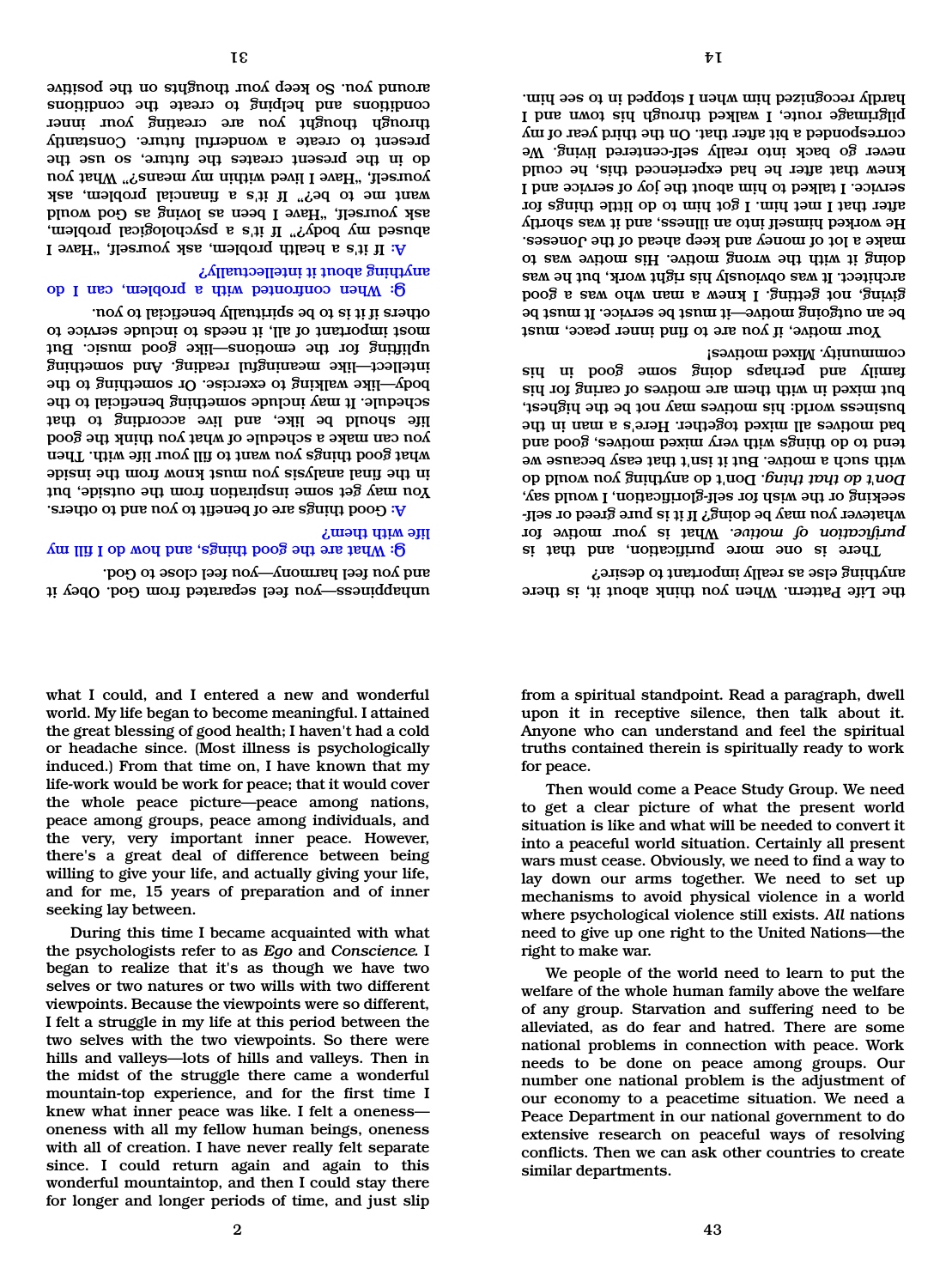GRASS-ROOTS PEACE ACTIVITY: You can start a Community Peace Fellowship with a peace prayer group for seeking the way of peace. In some places my literature has been used since it deals with peace

*good, falsehood with truth, and hatred with love.* The Golden Rule would do as well. Please don't say lightly that these are just religious concepts and not practical. These are laws governing human conduct, which apply as rigidly as the law of gravity. When we disregard these laws in any walk of life, chaos results. Through obedience to these laws this frightened, war-weary world of ours could enter into a period of peace and richness of life beyond our fondest dreams.

MY MESSAGE: My friends, the world situation is grave. Humanity with fearful faltering steps, walks a knife-edge between complete chaos and a golden age, while strong forces push toward chaos. Unless we, the people of the world, awake from our lethargy and push firmly and quickly away from the chaos, all that we cherish will be destroyed in the holocaust which will descend.

*This is the way of peace: Overcome evil with*

institutions and our leaders reflect our immaturity, but as we mature we will elect better leaders and set up better institutions. It always comes back to the thing so many of us wish to avoid—working to improve ourselves!

He was such a changed man! But he was still an architect. He was drawing a plan and he talked to me ant it: "You see, I'm designing it this way to fit in de their budget, and then I'll set it on their plot of ground to make it look nice." His motive was to be of service to the people that he drew plans for. He was a radiant and transformed person. His wife told me that his business had increased because people were now coming to him from miles around for home

designs.

I've met a few people who had to change their jobs in order to change their lives, but I've met many more people who merely had to change their motive to service in order to change their lives.

## **Relinquishments**

Wow, the last part  $\star \star \star \star$  These are the relinquishments. Once you've made the first reling inner you have found inner peace because it's the relinquishment of self-will. It are not on work on this by refraining from doing any not-good thing you may be motivated toward, but you never suppress it! If you are motivated to do or say a mean thing, you can always think of a good thing. You deliberately to do or say a *sume sume say a say a say a say a say a say a say a say a say a say a say a say a say a say a say a say a say a say a say a say a say a say a say a say a say* good thing instead. It works!

> out occasionally. Then came a wonderful morning when I woke up and knew that I would never have to descend again into the valley. I knew that for me the struggle was over, that finally I had succeeded in giving my life, or finding inner peace. Again this is a point of no return. You can never go back into the struggle. The struggle is over now because you *will* to do the right thing, and you don't need to be pushed into it. However, progress is not over. Great progress has taken place in this third phase of my life, but it's as

though the central figure of the jigsaw of your life is complete and clear and unchanging, and around the edges other pieces keep fitting in. There is always a growing edge, but the progress is harmonious. There is a feeling of always being surrounded by all of the good things, like love and peace and joy. It seems like a protective surrounding, and there is an unshakeableness within which takes you through

any situation you may need to face.

3

The world may look at you and believe that you are facing great problems, but always there are the inner resources to easily overcome these problems. Nothing seems difficult. There is a calmness and a serenity and unhurriedness—no more striving or straining about anything. Life is full and life is good, but life is nevermore overcrowded. That's a very important thing I've learned: If your life is in

#### $\Theta$ : Dou't you get lonely or discouraged or tired?

A: No. When you live in constant communication with God, you cannot be lonely. When you perceive the working of God's wonderful plan and know that all good effort bears good fruit, you cannot be discouraged. When you have found inner peace, you are in contact with the source of universal energy and you cannot be tired.

#### Q: What can retirement mean to a person?

 $\mathbf{w}$ : Retirement should mean, not a cessation of activity, but a change of activity with a more complete giving of your life to service. It should therefore be the most wonderful time of your life—the time when you are happily and meaningfully busy.

#### Q: How can I feel close to God?

 $\mathbf{F}$ : God is Love, and whenever you reach out in loving kindness, you are expressing God. God. is Truth, and whenever you seek truth, you are seeking God. God is Beauty, and whenever you touch the beauty of a flower or a sunset, you are touching God. God is the Intelligence that creates all and sustains all and binds all together and gives life to all. Yes, God is the Essence of all. So you are within God and God is within you-you could not be where God is not. Permeating all is the law of God—physical law and spiritual law. Disobey it and you feel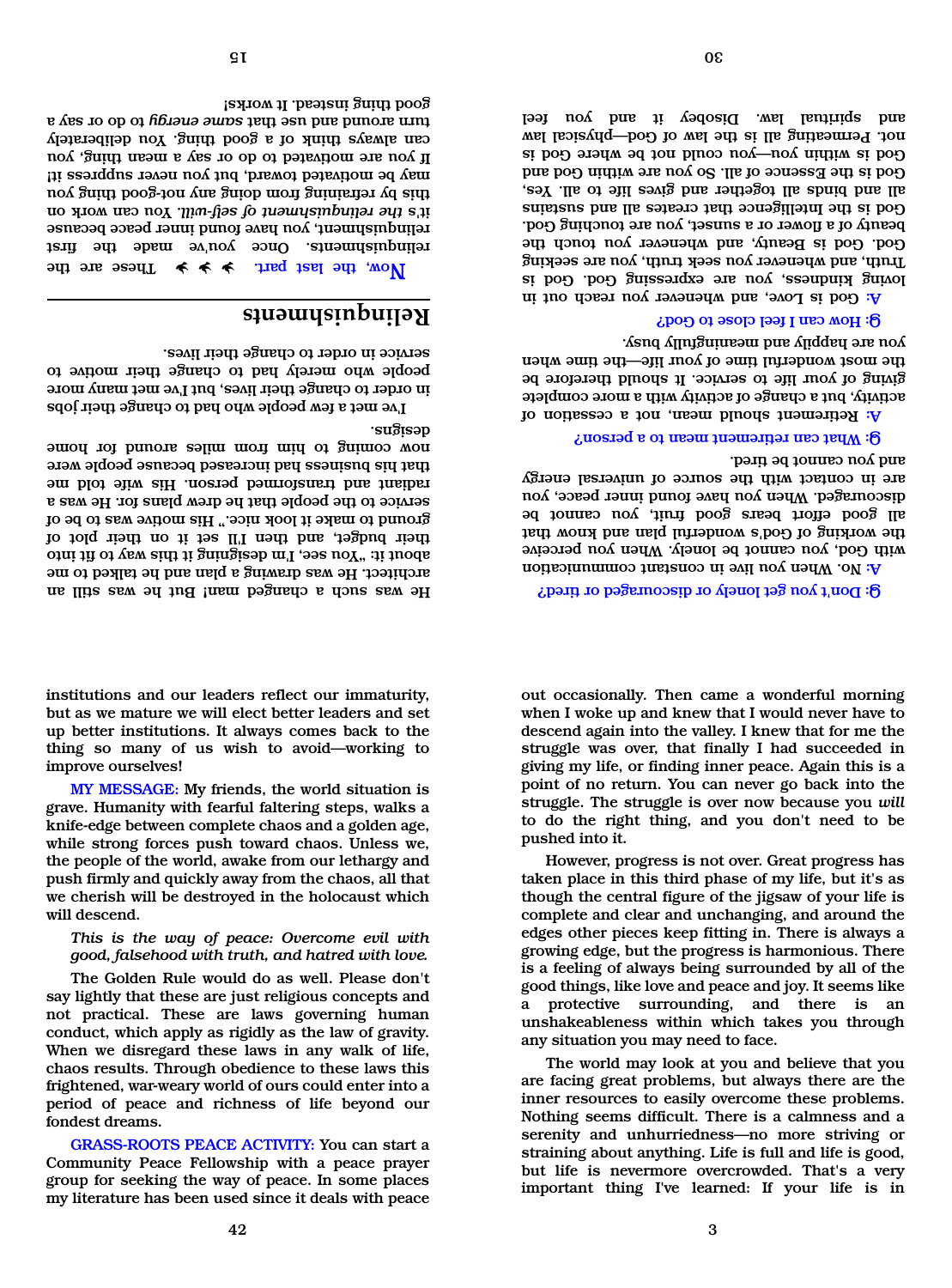ego is never in control. The ego is controlled by wishes for comfort and convenience on the part of the body, by demands of the mind, and by outbursts of the emotions. But the higher nature controls the body and the mind and the emotions. I can say to my body, "Lie down there on that cement floor and go to sleep," and it obeys. I can say to my mind, "Shut out everything else and concentrate on this job before you," and it's obedient. I can say to my emotions, "Be still, even in the face of this terrible situation," and they are still. It's a different way of living. The philosopher Thoreau wrote: *If a man does not keep*

Now there is a living to give instead of to get. As you concentrate on the giving, you discover that just as you cannot receive without giving, so neither can you give without receiving—even the most wonderful things like health and happiness and inner peace. There is a feeling of *endless energy*—it just never runs out; it seems to be as endless as air. You just seem to be plugged into the source of universal energy.

You are now in control of your life. You see, the

harmony with your part in the Life Pattern, and if you are obedient to the laws which govern this universe, then your life is full and good but not overcrowded. If it is overcrowded, you are doing more than is right for you to do, more than is your job to do in the total scheme of things.

 $\ast$  In a conflict situation you must be thinking of a solution which is fair to all concerned, instead of a solution which is or separated to you. Only a solution which is fair to all concerned can be workable in the long run.

 $\leftrightarrow$  Your motives must be good if your work is to have a good effect.

## **Correspondence: Questions from my**

#### Q: Do you work for a living?

A: I work for my living in an unusual way. I give what I can through though the and what I can be deeds to those whose lives I touch and to humanity. In return I accept what people want to give, but I do not ask. They are blessed by their giving and I am blessed by my giving.

### Q: Why don't you accept money?

A: Because I talk about spiritual truth, and spiritual truth should never be sold—those who sell it injure themselves spiritually. The money that comes in the mail—without being solicited—I do not for printing and postage. use for myself; I use it Those who attempt to buy spiritual truth are trying to get it before they are ready. In this wonderfully well-ordered universe, when they are ready, it will be <sup>e</sup>ireir.

29

*offend, not that you are not offended.* ON IMMATURITY: What people really suffer from is immaturity. Among mature people war would not be a problem—it would be impossible. In their immaturity people want, at the same time, peace and the things which make war. However, people can mature just as children grow up. Yes, our

41

their next birthday; the first grader does not expect to graduate into college at the end of the term; the truth student should not expect to attain inner peace overnight. MAGIC FORMULAS: There is a magic formula for resolving conflicts. It is this: *Have as your objective the resolving of the conflict, not the gaining of*

*advantage.* There is a magic formula for avoiding conflicts. It is this: *Be concerned that you do not*

nuclear destruction. Love God—turn to God with receptiveness and responsiveness. Love your fellow human beings—turn to them with friendliness and givingness. Make yourself fit to be called a child of God by living the Way of Love! SPIRITUAL GROWTH is a process the same as physical growth or mental growth. Five year old children do not expect to be as tall as their parents at

how deeply it may be buried. Yes, apathy is there and selfishness is there—but good is there also. It is not through judgment that the good can be reached, but through love and faith. Love can save the world from

and at the second relinquishment is the . We *relinquishment of the feeling of separateness* begin feeling very separate and judging everything as it relates to us, as though we were the center of the universe. Even after we know better intellectually, we still judge things that way. In reality, of course, we are all cells in the body of humanity. We are not separate from our fellow humans. The whole thing is a totality. It's only from that higher viewpoint that you can know what it is to love your neighbor as yourself. From that higher viewpoint there becomes just one realistic way to work, and that is for the good of the whole. As long as you work for your selfish little self, you're just one cell against all those other cells, and you're way out of harmony. But as rous as you begin working for the good of the whole, you find yourself in harmony with all of your fellow human beings. You see, it's the easy, harmonious way to live.

Then their is the third relinquishment, and that . Material *the relinquishment of all attachments* is things must be put into their proper place. They are there for use. It's all right to use them; that's what they're there for. But when they've outlived their alish them and perhaps to ready to respect to the mediate sets be ready to ready to ready sets be ready to rea e who does need them. The who does need them. Anything that you cannot relinquish when it has sith it bus the sessessed sseulures it people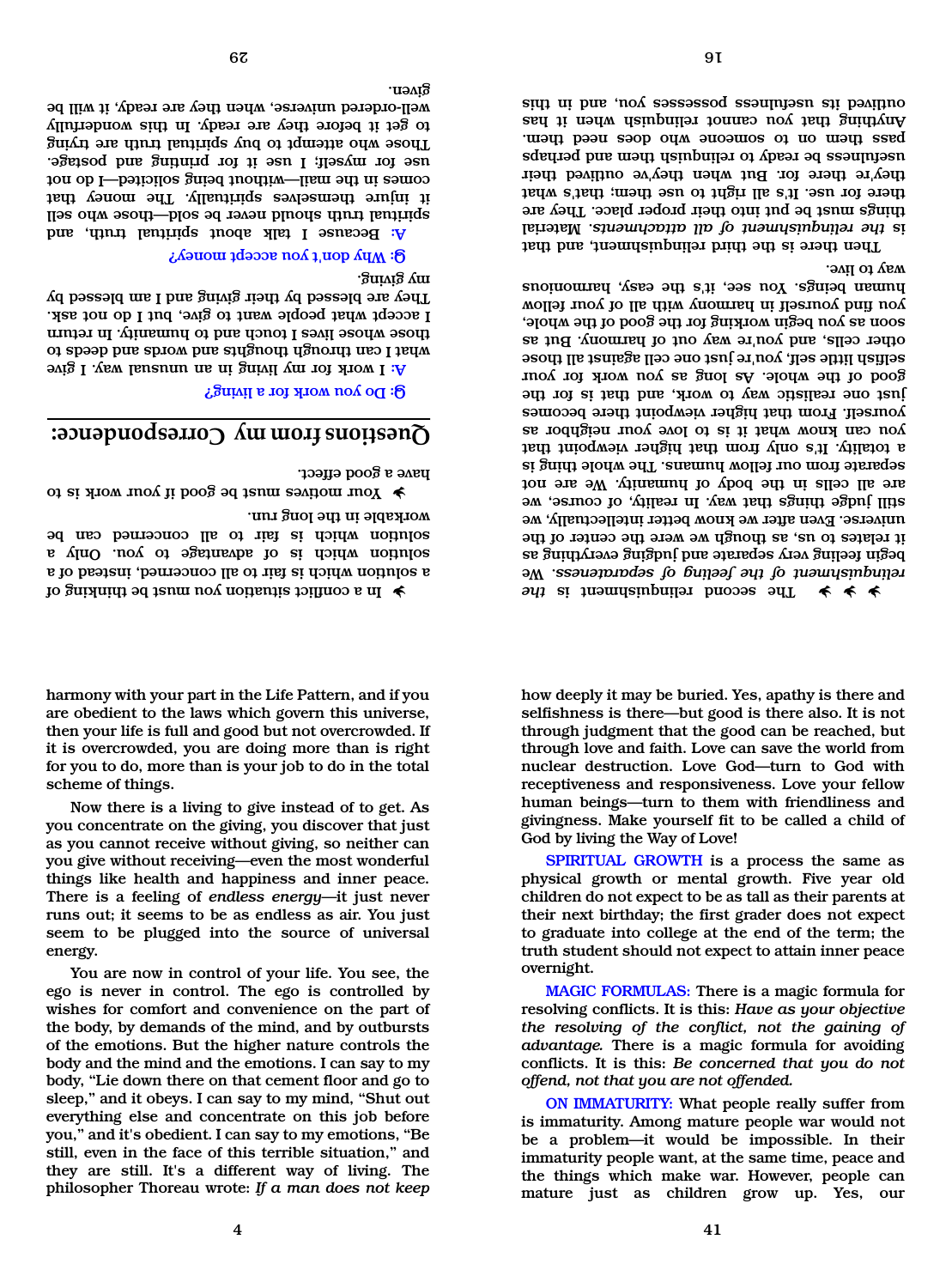ON PEOPLE IN OUR TIMES: In order to help usher in the golden age, we must see the good in people—we must know that it is there, no matter

soft fabric tops and soft rubberlike soles—I feel free as if I were walking barefoot. I am not enslaved by fashion. I am not a slave to comfort and convenience—for instance, I sleep equally well in a soft bed or on the grass beside the road. I am not burdened by unnecessary possessions or meaningless activities. My life is full and good, but not overcrowded, and I do my work easily and joyously. I feel beauty all around me and I see beauty in everyone I meet—for I see God in everything. I recognize the laws which govern this universe, and I find harmony through gladly and joyously obeying them. I recognize my part in the Life Pattern, and I find harmony through gladly and joyously living it. I recognize my oneness with all mankind and my oneness with God. My happiness overflows in loving and giving toward everyone and everything.

materialistic age a great many of us are possessed by our possessions. We are not free.

THE FREEDOM OF SIMPLICITY: Some seem to think that my life dedicated to simplicity and service is austere and joyless, but these do not know the freedom of simplicity. I know enough about food to nourish my body properly, and I have excellent health. I enjoy food, but I eat to live. I do not live to eat, and I know when to stop eating. I am not enslaved by food. My clothes are most comfortable as well as most practical. My shoes, for instance, have

*You do nother kind of possessiveness. You do* nou refers and other noning and *nou reference pour any more* closely related that other may be. No husband owns his wife; no wife owns her husband; no parents own their children. When we think we possess people there's a tendency to run their lives for them, and out of this develops an extremely inharmonious realize that we control on that we do not hossess them, that the must live in accordance with their own inner motivation, do we stop trying to run their lives for them, and then we discover that we are able to live in harmony with them.

*the reliation of proment of a reliable and the sample all negative* . I want to mention just one negative feeling *feelings* which even the nicest people still experience, and that negative feeling is worry. Worry is not concern which would motivate you to do everything possible in a situation. Worry is a useless mulling over of things we cannot change. Let me mention just one technique. Seldom do you worry about the present moment; it's usually all right. If you worry, you agonize over the past which you should have forgotten long ago, or you're apprehensive over the future which hasn't even come yet. We tend to skim right over the present time. Since this is the only moment that one can live, if you don't live it you

I have walked 25,000 miles as a penniless pilgrim. I own only what I wear and what I carry in my small pockets. I belong to no organization. I have said that I will walk until given shelter and fast until given food, remaining a wanderer until mankind has learned the way of peace. And I can truthfully tell you that without ever asking I have been supplied with everything needed for my journey, which shows you how *good* people really are.

5

It was only at this time, in 1953, that I felt guided or called or motivated to begin my pilgrimage for peace in the world—a journey undertaken traditionally. The tradition of pilgrimage is a journey undertaken on foot and on faith, prayerfully as an opportunity to contact people. I wear a lettered tunic in order to contact people. It says 'PEACE PILGRIM' on the front. I feel that's my name now—it emphasizes my mission instead of me. And on the back it says '25,000 MILES ON FOOT FOR PEACE.' The purpose of the tunic is merely to make contacts for me. Constantly as I walk along the highways and through the cities, people approach me and I have a chance to talk with them about peace.

*pace with his companions, perhaps he hears a different drummer.* And now you are following a different drummer—the higher nature instead of the lower.

a There is *duuding* a way to do right!

 $\ast$  What we suffer from is immaturity if we were mature people, war would be no problem—it would be impossible.

 $\ast$  Of course I trust the Law of Love! Since the universe operates in accordance with the Law of Love, how could I trust anything else?

 $\ast$  For Light I go directly to the Source of Light, not to any of the reflections. Also I make it possible for more Light to come to me by living up to the highest Light I have. You cannot mistake Light coming from the Source, for it comes with complete ssnosp pue unedxa ueo noó peqo os *bundupsiapun* it.

 $\ast$  Judging others will avail you nothing and injure you spiritually. Only if you can inspire others to judge themselves will anything worthwhile have been accomplished.

 $\ast$  Never think of any right their as being right effort bears good fruit, whether we *all* fruitless are results or not. Just concentrate on thinking and living and acting for peace, and inspiring others to do likewise, leaving results to God's hands.

• You cannot change anyone except yourself. After you have become an example, you can inspire others to change themselves.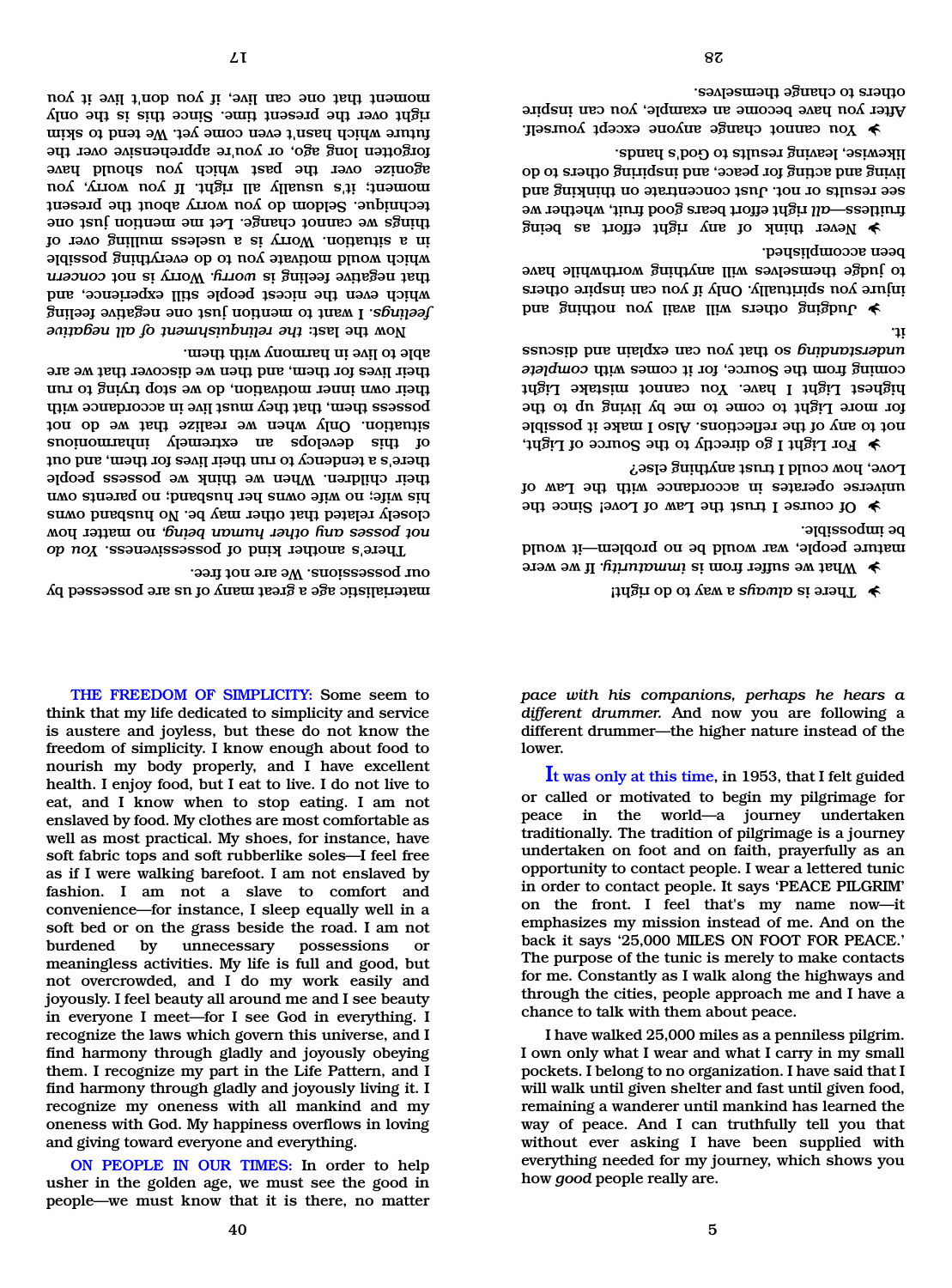Now, when I talk about the steps toward inner peace, I talk about them in a framework, but there's nothing arbitrary about the number of steps. They can be expanded; they can be contracted. This is just

where we are, right within ourselves, because the more peace we have within our own lives, the more we can reflect into the outer situation. In fact, I believe that the wish to *survive* will push us into some kind of uneasy world peace which will then need to be supported by a great inner awakening if it is to endure. I believe we entered a new age when we discovered nuclear energy, and that this new age calls for a new renaissance to lift us to a higher level of understanding so that we will be able to cope with the problems of this new age. So, primarily my subject is peace within ourselves as a step toward peace in our world.

With me I carry always my peace message: *This is the way of peace: Overcome evil with good, falsehood with truth, and hatred with love*. There is nothing new about this message, except the practice of it. And the practice of it is required not only in the international situation but also in the personal situation. I believe that the situation in the world is a reflection of our own immaturity. If we were mature, harmonious people, war would be no problem whatever—it would be impossible.

All of us can work for peace. We can work right

taken in such varied order, most of us can teach one another.

• Physical violence can end before we have learned the way of love, but psychological violence will continue until we do. Only outer peace can be had through law. The way to inner peace is through love.

 $\ast$  Concentrate on giving so that you may open yourself to receiving. Concentrate on living according to the light you have, so that you may open yourself to more light.

 $\ast$  Sometimes difficulties of the body come to show that the body is just a transient garment—that the indestructible essence which activates the body.

 $\blacktriangleright$  After you have found inner peace, spiritual growth takes place harmoniously because you—now governed by the higher self—will to do God's will and do not need to be pushed into it.

 $\star$  Nothing threatens those who do God's will, and God's will is love and faith. Those who feel hate and fear are out of harmony with God's will and are likely to have difficulties.

 $\blacktriangleright$  All difficulties in your life have a purpose. They are pushing you toward harmony with God's will.

27

words to speak. Whether the path is easy or hard I walk in the light of God's love and peace and joy, and I turn to God with psalms of thanksgiving and praise. This it is to know God. And knowing God is not reserved for the great ones. It is for little folks like you and me. God is always seeking you—every one of you. You can find God if you will only seek—by obeying divine laws, by loving people, by relinquishing self-will, attachments, negative thoughts and feelings. And when you find God it will be in the stillness. You will find God within. ON FEAR: There's no greater block to world peace or inner peace than fear. What we fear we tend to develop an unreasoning hatred for, so we come to hate and fear. This not only injures us psychologically and aggravates world tension, but

39

love and faith!

through such negative concentration we tend to attract the things we fear. If we fear nothing and radiate love, we can expect good things to come. How much this world needs the message and example of

never really get around to living at all. If you do live this present moment, you tend not to worry. For me, every moment is a new opportunity to be of service.

brings criticism upon me I take it with head unbowed. If what I do brings me praise, I pass it immediately along to God, for I am only the little instrument through which God does the work. When God guides me to do something I am given strength, I am given supply, I am shown the way, I am given the

One last comment about negative beings which helped me very much at one time and has helped others. No outward thing-nothing, nobody from without—can hurt me inside, psychologically. I recognized that I could only be hurt psychologically by my own wrong actions, which I have control over; by my own wrong reactions—they are tricky but I have control over them too; or by my own inaction in some situations, like the present world situation, that needs action from me. When I recognized all this, how free I felt! And I just stopped hurting myself. Now someone could ob himself thing to me suq I would feel deep compassion for this out-ofharmony person, this psychologically sick person who is capable of doing mean things. I certainly would not hurt myself by a wrong reaction of bitterness or anger. You have complete control over whether or not you will hurt psychologically, and any time you want to, you can stop hurting yourself.

These are the steps toward inner peace that I Wanted to share with you. There's nothing new about this. This is universal truth. I merely talked about the strings in my own everyday words in terms of my own personal experience with them. The laws which govern this universe work for good as as a more as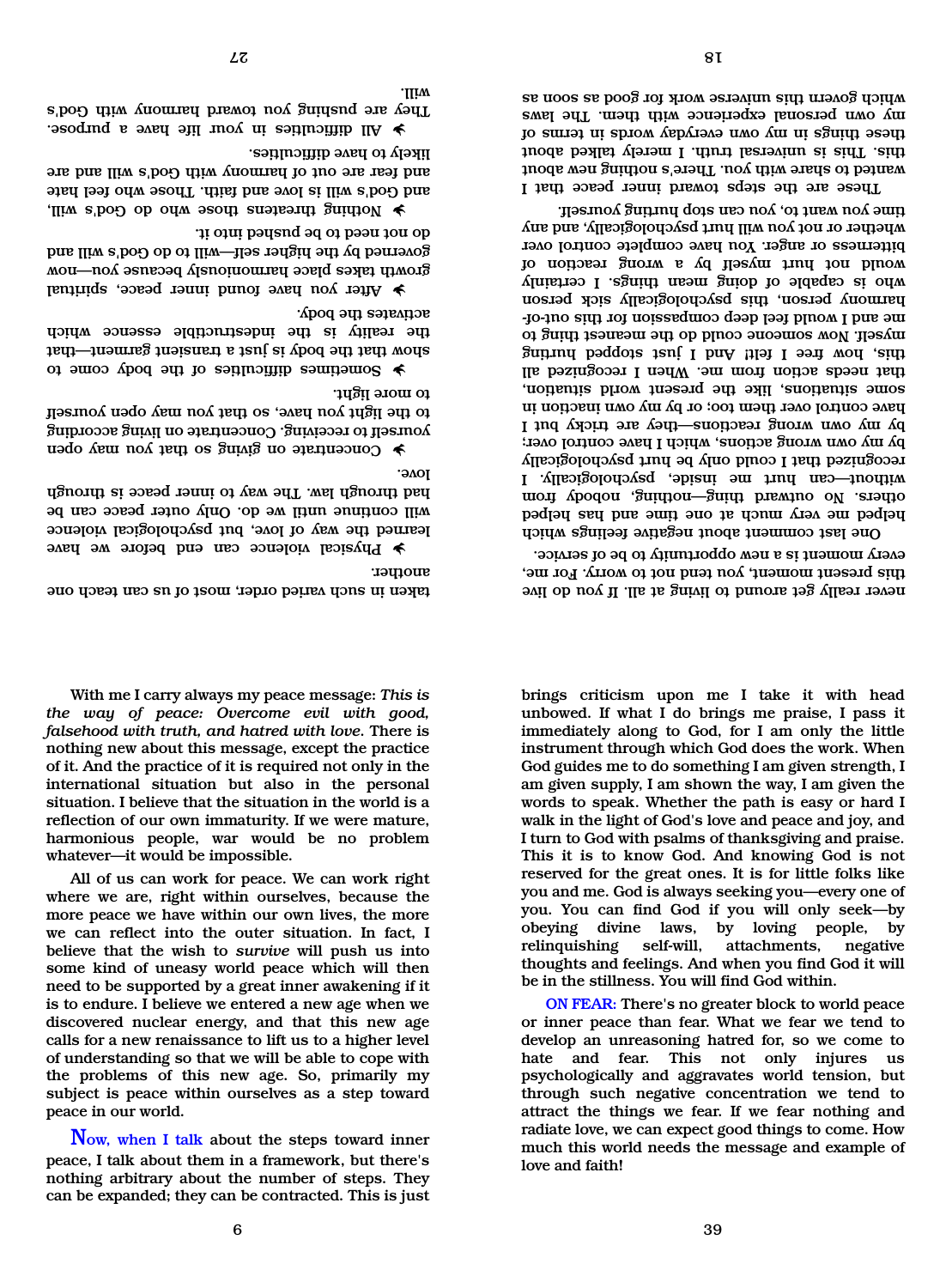well as everywhere else in the universe. This I call God. Do you know what it is to know God—to have God's constant guidance—a constant awareness of God's presence? To know God is to reflect love toward all people and all creations. To know God is to feel peace within—a calmness, a serenity, and an unshakeableness which enables you to face any situation. To know God is to be so filled with joy that it bubbles over and goes forth to bless the world. I have only one desire now—to do God's will for me there is no conflict. When God guides me to walk a pilgrimage I do it gladly. When God guides me to do other things I do them just as gladly. If what I do

BLESSED are those who instead of trying to batter down the gates of the kingdom of heaven approach them humbly and lovingly and purified, for they shall pass right through.

YOU CAN KNOW GOD: There is a power greater than ourselves which manifests itself within us as

BLESSED are they who advance toward the spiritual path without the selfish motive of seeking inner peace, for they shall find it.

and faith to surmount the difficulties of the path ahead, for they shall receive a second blessing.

earth-life, for they shall rejoice with their loved ones who make the glorious transition. BLESSED are they who after dedicating their lives and thereby receiving a blessing have the courage

we obey them, and anything contrary to these laws doesn't last long. It contains within itself the seeds of its own destruction. The good in every human life always makes it possible for us to obey these laws. We do have free will about all this, and therefore how soon we obey and thereby find harmony, both within

world, is up to us. The use of the use is up to us. —[From a KPFK radio talk, Los Angeles]

## **Summary**

#### **– FOUR PREPARATIONS –**

*tudes toward life. 1. Assume right atti*

Stop being an escapist or a surface-liver as these attitudes can only cause inharmony in your life. Face life squarely and get down below the froth on its surface to discover its verities and realities. Solve the problems that life sets before you, and you will find that solving them contributes to your inner growth. Helping to solve collective problems contributes also to your growth, and these problems should never be avoided.

*2. Live good beliefs.* 

The laws governing human conduct apply as rigidly as the law of gravity. Obedience to these laws bushes us poward pushes us toward pushes us to pushed us to pushed us to pushed us to push and the solution of toward inharmony. Since many of these laws are

> There's the whole matter of having a meaningful attitude for the problems that life may set before you. If only you could see the whole picture, if only you

> > 7

The first preparation is a *right attitude toward life.* This means—stop being an escapist! Stop being a surface-liver who stays right on the froth of the surface. There are millions of these people, and they never find anything really worthwhile. Be willing to face life squarely and get down beneath the surface of life where the verities and realities are to be found. That's what we are doing here now.

preparations that were required of me. **Preparations**

may feel guided to walk a pilgrimage, but in the field of finding harmony in our own lives, we can share. And I suspect that when you hear me give some of the steps toward inner peace, you will recognize them as steps that you also have taken. In the first place I would like to mention some

 $\triangleright$   $\triangleright$   $\triangleright$   $\triangleright$   $\triangleright$   $\preceq$   $\triangleright$   $\preceq$   $\preceq$   $\preceq$   $\preceq$   $\preceq$   $\preceq$   $\preceq$   $\preceq$   $\preceq$   $\preceq$   $\preceq$   $\preceq$   $\preceq$   $\preceq$   $\preceq$   $\preceq$   $\preceq$   $\preceq$   $\preceq$   $\preceq$   $\preceq$   $\preceq$   $\preceq$   $\preceq$   $\prece$ any pumper interesting such a mbesceint situation, and interest you contribute to the total peace picture. Insofar as you have peace in your life, you reflect it into your to your pure surprince. The your morld.

a way of talking about the subject, but this is important: the steps toward inner peace are not taken in any certain order. The *first step* for one may be the *last step* for another. So, just take whatever steps seem easiest for you, and as you take a few steps, it will become easier for you to take a few more. In this area we really can share. None of you

 $\ast$  That which is received from without can be compared with knowledge. It leads to a believing, which is seldom strong enough to motivate to action. ai it refla miding with the *from the it is after it is after* contacted from without, or that which is directly her ceived from within is my way), can be compared with wisdom. It leads to a knowing, and action goes right along with it.

 $\ast$  in our spiritual development we are often rednuce to pull up to pull up to close chapters in our lives until we are no longer attached to any material things and can love all people without any attachment to them.

 $\ast$  You cannot leave a situation without spiritual injury unless you leave it lovingly.

 $\ast$  If you want to teach people, young or old, you must start where they are—at their level of understanding. If you see that they are already beyond your level of understanding, let them teach you. Since steps toward spiritual advancement are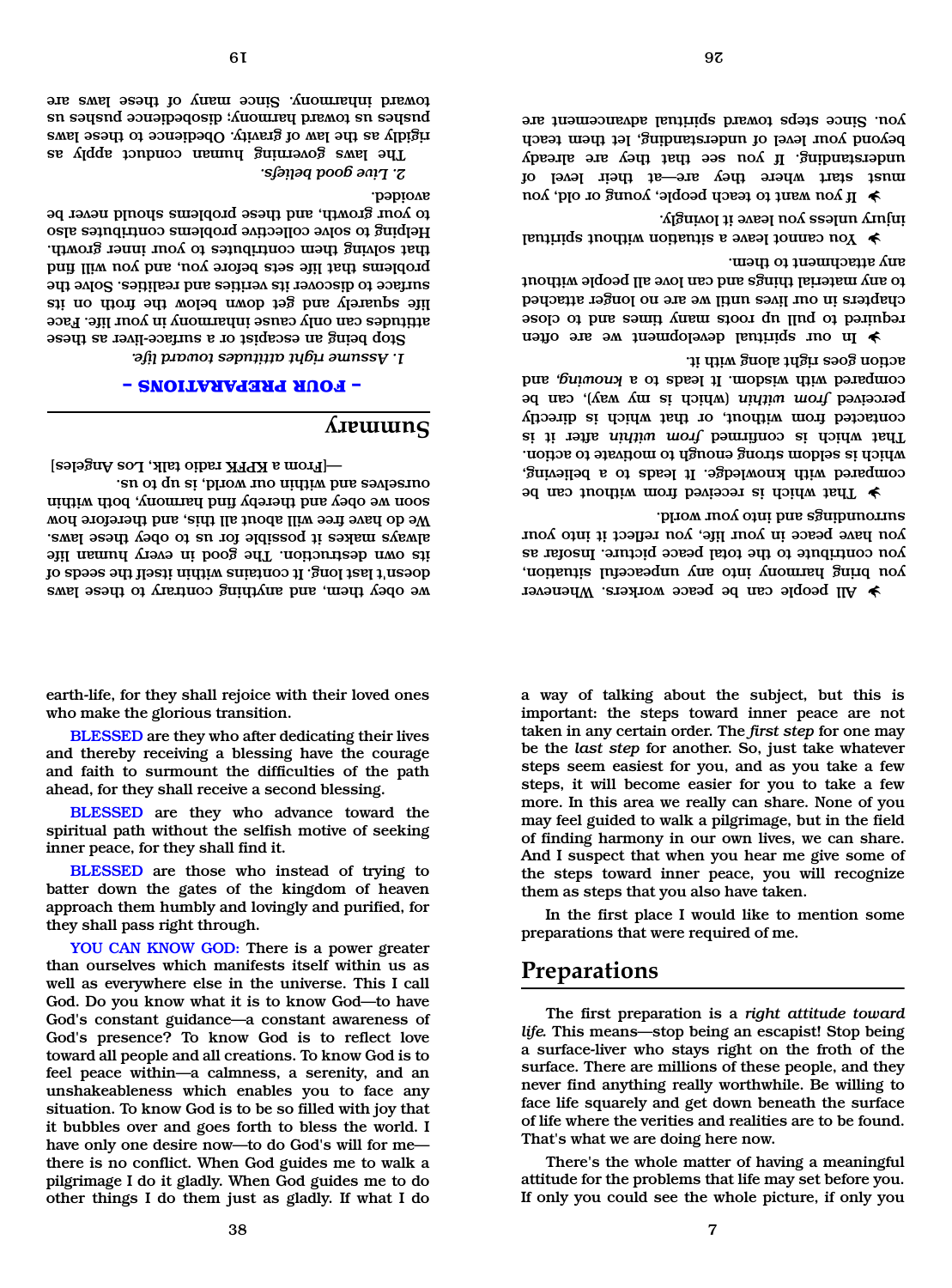The second preparation has to do with *bringing our lives into harmony with the laws that govern this universe*. Created are not only the worlds and the beings but also the laws which govern them. Applying both in the physical realm and in the psychological realm, these laws govern human conduct. Insofar as we are able to understand and bring our lives into harmony with these laws, our lives will be in harmony. Insofar as we disobey these laws, we create difficulties for ourselves by our disobedience. We are our own worst enemies. If we are out of harmony through ignorance, we suffer somewhat; but if we *know better* and are still out of

problem ever comes to you that does not have a purpose in your life, that cannot contribute to your inner growth. When you perceive this, you will recognize problems as opportunities in disguise. If you did not face problems you would just drift through life, and you would not gain inner growth. It is through solving problems in accordance with the highest light that we have that inner growth is attained. Now, collective problems must be solved by us collectively, and no one finds inner peace who avoids doing his or her share in the solving of collective problems, like world disarmament and world peace. So let us always think about these problems together, talk about them together, and collectively work toward their solutions.

than to look to people or books. Books and people can merely inspire you. Unless they awaken thing withing worthwhile has been something with  $\lambda$ accomplished.

knew the whole story, you would realize that no

 $\bullet$  No one is truly free who is still attached to material things, or to places, or to people. We must be able to use things when we need them and then relinquish them without regret when they have outlived their usefulness. We must be able to appreciate and enjoy the places where we tarry, and yet pass on without anguish when we are called elsewhere. We must be able to live in loving association with people without feeling that we possess them and must run their lives. Anything that you strive to hold captive will hold you captive, and if you desire freedom, you must give freedom.

 $\ast$  The spiritual life is the real life—all else is illusion and deception. Only those who are attached to God alone are truly free. Only those who live up to the highest light they have find their lives in harmony. Those who act no their highest motivations become a power for good. It is not important that others be noticeably affected. Results should never be sought or desired. Know that every right thing you do—every word you say—every positive thought you think—has good effect.

25

harmony people, so we who work for peace must not falter. We must continue to pray for peace and to act for peace in whatever way we can. We must continue to speak for peace and to live the way of peace; to inspire others, we must continue to think of peace and to know it is possible. What we dwell upon we help to bring into manifestation. One little person, giving all of her time to peace, makes news. Many people, giving some of their time, can make history. BLESSED are they who give without expecting

already common belief, you can begin by putting into practice all the good things you believe. No life can be in harmony unless belief and practice are in harmony.

*3. Find your place in the Life Pattern.* 

You have a part in the scheme of things. What that is you can know only from within yourself. You can seek it in receptive silence. You can begin to live in accordance with it by doing all the good things you are motivated toward and giving these priority in your life over all the superficial things that customarily occupy human lives.

*ing inner and outer well- 4. Simplify life to br being into harmony.* 

Unnecessary possessions are unnecessary possession burdens. Many lives are cluttered not only with ssalgnings union with meaningless activities. Cluttered lives are out-of-harmony lives and require simplification. Wants and needs can hecome the same in a human life and, when this is accomplished, there will be a sense of harmony between inner and outer well-being. Such harmony is needful not only in the individual life but in the collective life too.

BLESSED are they who do God's will without asking to see results, for great shall be their recompense. BLESSED are they who love and trust their fellow

human beings, for they shall reach the good in

people and receive a loving response.

BLESSED are they who translate every good thing they know into action—ever higher truths shall be revealed to them.

even thanks in return, for they shall be abundantly

rewarded.

indestructible.

BLESSED are they who see the change we call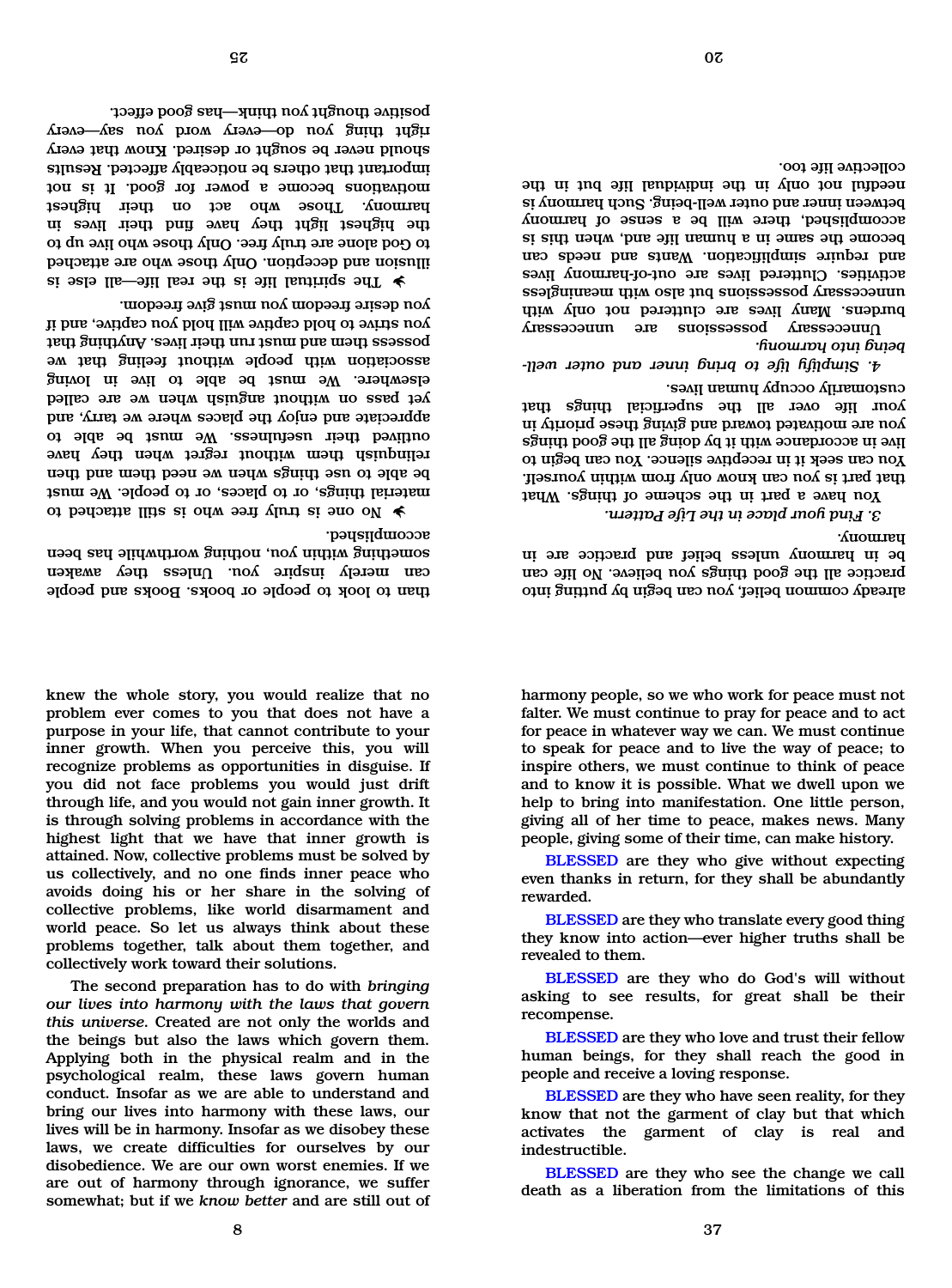WORKING FOR PEACE: A few really dedicated people can offset the ill effects of masses of out-of-

name-calling. Naturally, the negative approach has a detrimental effect on the person who uses it, while the positive approach has a good effect. When evil is attacked, it mobilizes, although it may have been weak and unorganized before, and therefore the attack gives it validity and strength. When there is no attack but instead good influences are brought to bear upon the situation, not only does the evil tend to fade away, but the evil-doer tends to be transformed. The positive approach inspires—the negative approach makes angry. When you make people angry they act in accordance with their baser instincts, often violently and irrationally. When you inspire people they act in accordance with their higher instincts, sensibly and rationally. Anger is transient, whereas inspiration sometimes has a lifelong effect.

nor peace of mind. To obtain these, my friends, you too may need to escape from the orderly lines and risk being looked upon disdainfully.

NEGATIVE vs. POSITIVE: I have chosen the positive approach—instead of stressing the bad things which I am against, I stress the good things which I am for. Those who choose the negative approach dwell on what is wrong, resorting to judgment and criticism, and sometimes even to

**– FOUR PURIFICATIONS –** 

*1. Purification of the bodily temple.* 

Are you free from all bad habits? In your diet do you stress the vital foods—the fruits, whole grains, vegetables and nuts? Do you get to bed early and get enough sleep? Do you get plenty of fresh air, anushine, exercise, and contact with nature? If you can suswer "Yes" to all of these questions, you have gone a long way toward purification of the bodily temple.

*of the thoughts. 2. Purification* 

rught vis blue and the post op of dignous four st if things. You must also think things. Positive thoughts can be powerful influences for good. Negative thoughts can make you physically ill. Be sure there is no unpeaceful situation between yourself and any other human being, for only when you have ceased to harbor unkind thoughts can you attain inner harmony.

*3. Purification of the desires.* 

Since you are here to get yourself into harmony with the laws that govern human conduct and with your part in the scheme of things, your desires

should be focused in this direction.

*4. Purification of motives.*  Obviously your motive should never be greed or self-seeking, or the wish for self-glorification. You

> These laws are the same for all of us, and these are the things that we can study and talk about together. But there is also a third preparation that has to do with something which is unique for every human life because every one of us has a *special place in the Life Pattern*. If you do not yet know clearly where you fit, I suggest that you try seeking it in receptive silence. I used to walk amid the beauties of nature, just receptive and silent, and wonderful insights would come to me. You begin to do your part

> > 9

was *to live all the good things, I believed in*. I did not confuse myself by trying to take them all at once, but rather, if I was doing something that I knew I should not be doing, I stopped doing it, and I always made a *quick relinquishment*. You see, that's the easy way. Tapering off is long and hard. And if I was not doing something that I knew I should be doing, I got busy on that. It took the living quite a while to catch up with the believing, but of course it can, and now if I believe something, I live it. Otherwise it would be perfectly meaningless. As I lived according to the highest light that I had, I discovered that other light was given, and that I opened myself to receiving more light as I lived the light I had.

harmony, then we suffer a great deal. I recognize that these laws are well-known and well-believed, and therefore they just need to be well-lived.

So I got busy on a very interesting project. This

not, there is something wrong with them—so keep trying.

 $\blacktriangleright$  If you love people enough, they will respond lovingly. If I offend people, I blame myself, for I know that if my conduct had been correct, they would not have been offended, even though they did not agree with me. "Before the tongue can speak, it must have lost the power to wound."

 $\ast$  To those who feel depressed, I would say: Try keeping your surrounding a bull of beautiful music and lovely flowers. Try reading and memorizing thought that inspire. The same in all things that in the same in things that in the same in the same in the sa you have to be thankful for. If there is some good thing that you have always wanted to do, start doing it. Make a meaningful schedule for yourself and keep to that schedule.

 $\blacktriangleright$  Although others may feel sorry for you, never feel sorry for yourself—it has a deadly effect on spiritual well-being. Recognize all problems, no matter how difficult, as opportunities for spiritual growth, and make the most of these opportunities.

 $\ast$  From all the things you read and from all the people you meet, take what is good—what your own 'Inner Teacher' tells you is for you—and leave the rest. For guidance and for truth, it is much better to look to the Source through your own 'Inner' leacher'